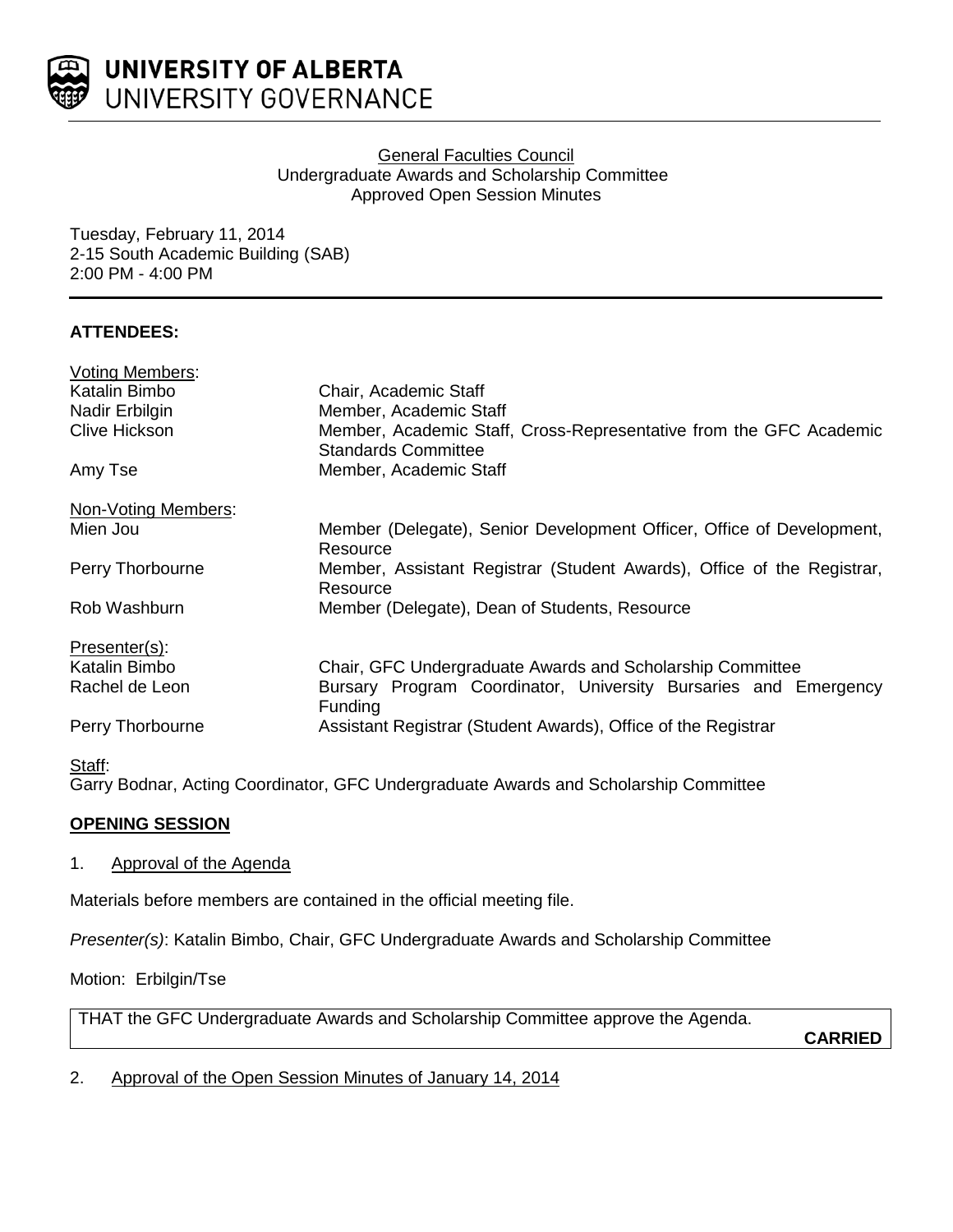Materials before members are contained in the official meeting file.

*Presenter(s)*: Katalin Bimbo, Chair, GFC Undergraduate Awards and Scholarship Committee

Motion: Tse/Erbilgin

THAT the GFC Undergraduate Awards and Scholarship Committee approve the Minutes of January 14, 2014.

**CARRIED**

## 3. Comments from the Chair

*Presenter(s)*: Katalin Bimbo, Chair, GFC Undergraduate Awards and Scholarship Committee

*Discussion*:

The Chair commented on a number of relevant items to members.

## **ACTION ITEMS**

## 4. New Undergraduate Student Awards and Scholarships for Approval (February 11, 2014)

Materials before members are contained in the official meeting file.

*Presenter(s)*: Perry Thorbourne, Assistant Registrar (Student Awards), Office of the Registrar

*Purpose of the Proposal*: To approve new undergraduate awards and scholarships.

*Discussion:*

Members engage in discussion with regard to Items 1 and 2, as presented to GFC UASC by Mr Thorbourne.

Item 1: Members made two editorial amendments to the wording for this proposed scholarship.

Item 2: A member noted a typographical error in the proposed wording for this scholarship.

Motion: Hickson/Erbilgin

THAT the GFC Undergraduate Awards and Scholarship Committee approve, under delegated authority from General Faculties Council, new undergraduate student awards and scholarships, as submitted by the Student Awards Office and as set forth in Attachment 2 (as amended), to be effective immediately.

**CARRIED**

### 5. Amendments to An Existing Undergraduate Student Award and Scholarship (February 11, 2014)

Materials before members are contained in the official meeting file.

*Presenter(s)*: Perry Thorbourne, Assistant Registrar (Student Awards), Office of the Registrar

*Purpose of the Proposal*: To approve amendments to an existing undergraduate student award and scholarship.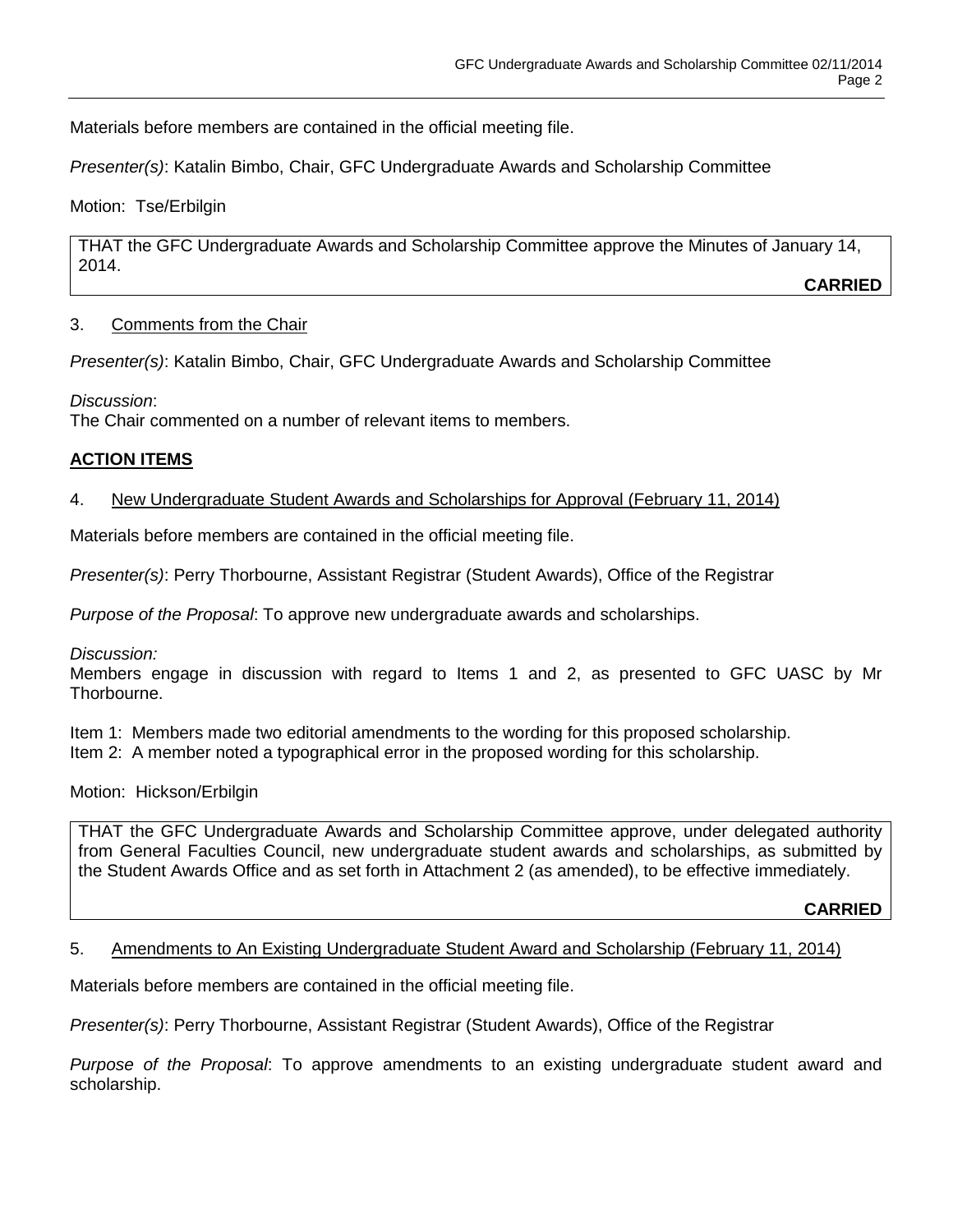*Discussion:*

Members engaged in discussion with regard to Item 1, as presented to GFC UASC by Mr Thorbourne.

Item 1: Members made several editorial amendments to the wording associated with this existing prize/scholarship. Given the nature of the changes to this item, Mr Thorbourne noted he would check with the donor to ensure their concurrence with the amendments made.

### Motion: Hickson/Erbilgin

THAT the GFC Undergraduate Awards and Scholarship Committee approve, under delegated authority from General Faculties Council, proposed amendments to an existing undergraduate student award and scholarship, as submitted by the Student Awards Office and as set forth in Attachment 2 (as amended), to be effective immediately.

**CARRIED**

#### 6. New Undergraduate Student University Bursaries and Emergency Funding (UBEF) Bursary for Approval (February 11, 2014)

Materials before members are contained in the official meeting file.

*Presenter(s)*: Rachel de Leon, Bursary Program Coordinator, University Bursaries and Emergency Funding

*Purpose of the Proposal*: To approve a new undergraduate bursary.

*Discussion:*

Members engaged in discussion with regard to Item 1, as presented to GFC UASC by Ms de Leon.

Item 1: Members made two editorial amendments to the wording for this proposed bursary. A member asked whether or not students were able to apply for bursaries such as this by electronic means. Ms de Leon responded that e-applications were already being employed by her Office.

Motion: Tse/Hickson

THAT the GFC Undergraduate Awards and Scholarship Committee approve, under delegated authority from General Faculties Council, new undergraduate student University Bursaries and Emergency Funding (UBEF) Bursary, as submitted by the University Bursaries and Emergency Funding (UBEF) and as set forth in Attachment 2 (as amended), to be effective immediately.

**CARRIED**

## **DISCUSSION ITEMS**

#### 7. Award Funding Date Proposal

Materials before members are contained in the official meeting file.

*Presenter(s)*: Perry Thorbourne, Assistant Registrar (Student Awards), Office of the Registrar

*Purpose of the Proposal*: To discuss the designation of March 31 as the annual award funding date (AFD) for all award funding. An established deadline for award funding will result in greater efficiency generating a 75% immediate decrease in time and effort to generate award values funding checks; award values for all award competitions are actuals, thus accurate and final; award values will be communicated to students,